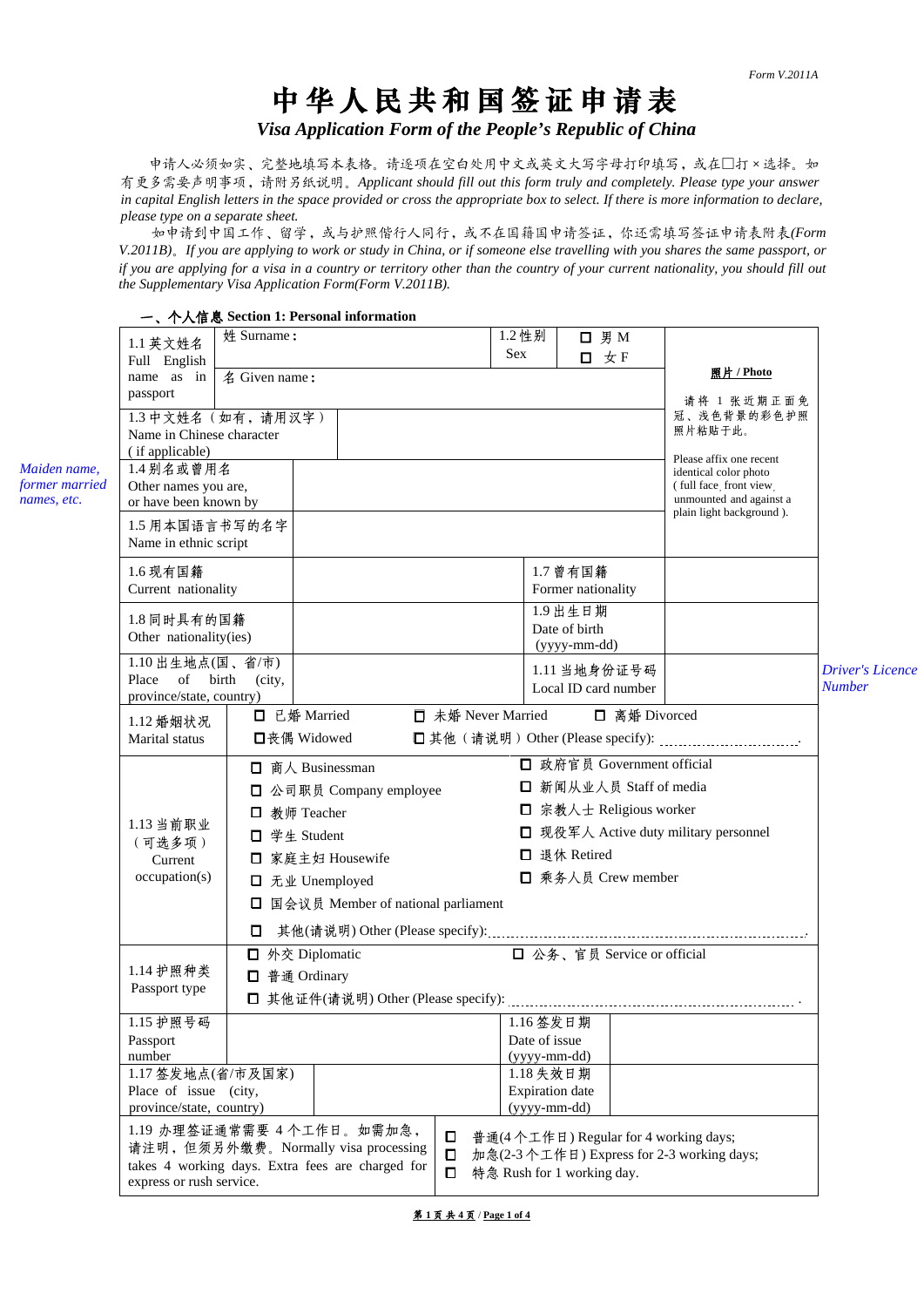## 二、赴华旅行信息 **Section 2: Travel information**

|                                     |                                        |           | □ 旅游 Tourism                                                                  |                | □ 记者常驻 As resident journalist             |                                                                             |              |
|-------------------------------------|----------------------------------------|-----------|-------------------------------------------------------------------------------|----------------|-------------------------------------------|-----------------------------------------------------------------------------|--------------|
|                                     | 2.1 赴中国                                |           | □ 探亲 Family visit                                                             |                |                                           | □ 记者临时采访 As journalist for temporary news coverage                          |              |
|                                     | 主要事由                                   |           | <b>□</b> 访友 Visiting friends                                                  |                |                                           | □ 常驻外交、领事官员 As resident diplomat or consul                                  |              |
|                                     | (可选多                                   |           | □ 商务 Business trip                                                            |                | □ 商业演出 Commercial performance             |                                                                             |              |
|                                     | 项) Major                               |           | □ 会议 Meeting                                                                  |                | □ 执行乘务 As crew member                     |                                                                             |              |
|                                     | purpose(s)<br>of your                  |           | □ 过境 Transit                                                                  |                | □ 留学 Study                                |                                                                             |              |
|                                     | visit(s) to                            |           |                                                                               |                |                                           |                                                                             |              |
|                                     | China                                  |           | □ 任职就业 Employment                                                             |                | □ 官方访问 Official visit                     |                                                                             |              |
|                                     |                                        |           |                                                                               |                |                                           |                                                                             |              |
|                                     | 2.2 计划入                                |           |                                                                               |                |                                           | □ 一次入境(自申请日起3个月内有效) One entry valid for 3 months from application           |              |
|                                     | 境次数                                    |           |                                                                               |                |                                           | □ 二次入境(自申请日起 3-6个月内有效) Two entries valid for 3 to 6 months from application |              |
|                                     | Intended                               |           |                                                                               |                |                                           | □ 半年多次入境(自申请日起半年内有效) Multiple entries valid for 6 months from application   |              |
|                                     | number of<br>entries                   |           |                                                                               |                |                                           | □ 一年多次入境(自申请日起一年内有效) Multiple entries valid for 12 months from application  |              |
|                                     |                                        |           |                                                                               |                |                                           |                                                                             |              |
|                                     | 2.3 首次行程抵达中国的日期                        |           |                                                                               |                |                                           |                                                                             |              |
|                                     |                                        |           | Date of your first entry (yyyy-mm-dd)                                         |                |                                           |                                                                             |              |
|                                     |                                        |           | 2.4 预计行程中单次在华停留的最长天数                                                          |                |                                           |                                                                             | Days         |
|                                     |                                        |           | Your longest intended stay among all entries of your intended visits in China |                | 详细邮政地址                                    |                                                                             | 电话           |
|                                     |                                        |           |                                                                               |                | Detailed mailing address                  |                                                                             | Phone number |
|                                     | 2.5 在中国逗留期                             |           |                                                                               |                |                                           |                                                                             |              |
| Fill in the<br>details for all      | 间的住址及电话                                |           | 1.                                                                            |                |                                           |                                                                             |              |
| hotels or                           | (按时间顺序)                                |           |                                                                               |                |                                           |                                                                             |              |
| other                               | Residence(s) and                       |           | 2.                                                                            |                |                                           |                                                                             |              |
| residences                          | phone number(s)<br>during your stay in |           |                                                                               |                |                                           |                                                                             |              |
| you will stay                       | China (in a time                       |           | 3.                                                                            |                |                                           |                                                                             |              |
| in.                                 | sequence)                              |           |                                                                               |                |                                           |                                                                             |              |
|                                     |                                        |           | 4.                                                                            |                |                                           |                                                                             |              |
|                                     | 2.6 谁将承担往返中国及在中国的                      |           |                                                                               | □ 你本人 Yourself |                                           |                                                                             |              |
|                                     |                                        |           | 费用? Who will pay for your cost of                                             |                | □ 邀请单位或个人 Inviter                         |                                                                             |              |
|                                     |                                        |           | travelling and living during your stay                                        |                | □ 父母或法定监护人 Parent(s) or legal guardian(s) |                                                                             |              |
|                                     | in China?                              |           |                                                                               |                |                                           |                                                                             |              |
|                                     |                                        |           | 2.7 在华期间有无医疗保险?如有,请填写保                                                        |                |                                           |                                                                             |              |
|                                     |                                        |           | 险公司名称及保险账号。Do you have medical                                                |                |                                           |                                                                             |              |
|                                     |                                        |           | insurance covering your visit in China? If 'Yes',                             |                |                                           |                                                                             |              |
|                                     |                                        |           | please fill out the name of the medical insurance                             |                |                                           |                                                                             |              |
|                                     | company and your account number.       |           |                                                                               |                |                                           |                                                                             |              |
| <b>BUSINESS,</b>                    | 2.8 在华邀请、<br>联系的单位名                    |           |                                                                               |                |                                           |                                                                             |              |
| <b>FLIGHT</b><br><b>CREW, WORK,</b> | 称、地址及电                                 |           |                                                                               |                |                                           |                                                                             |              |
| or STUDENT                          | 话                                      |           |                                                                               |                |                                           |                                                                             |              |
| Visas Only: Fill                    | Name,<br>address                       |           |                                                                               |                |                                           |                                                                             |              |
| in the details of<br>your business  | and<br>phone                           |           |                                                                               |                |                                           |                                                                             |              |
| or school                           | number of your<br>inviter              | <b>or</b> |                                                                               |                |                                           |                                                                             |              |
| contact in                          | contact unit in                        |           |                                                                               |                |                                           |                                                                             |              |
| China.                              | China                                  |           |                                                                               |                |                                           |                                                                             |              |
|                                     | 2.9 在华亲友、                              |           |                                                                               |                |                                           |                                                                             |              |
| <b>TOURIST</b>                      | 联系人的姓                                  |           |                                                                               |                |                                           |                                                                             |              |
| Visas Only:                         | 名、地址、电<br>话                            |           |                                                                               |                |                                           |                                                                             |              |
| Fill in the<br>details of your      | Name, address,                         |           |                                                                               |                |                                           |                                                                             |              |
| hotel, tour                         | phone number                           |           |                                                                               |                |                                           |                                                                             |              |
| operator, or                        | of your relative,                      |           |                                                                               |                |                                           |                                                                             |              |
| private host in                     | friend<br>contact person               | <b>or</b> |                                                                               |                |                                           |                                                                             |              |
| China.                              | in China                               |           |                                                                               |                |                                           |                                                                             |              |

第 **2** 页 共 **4** 页 / **Page 2 of 4**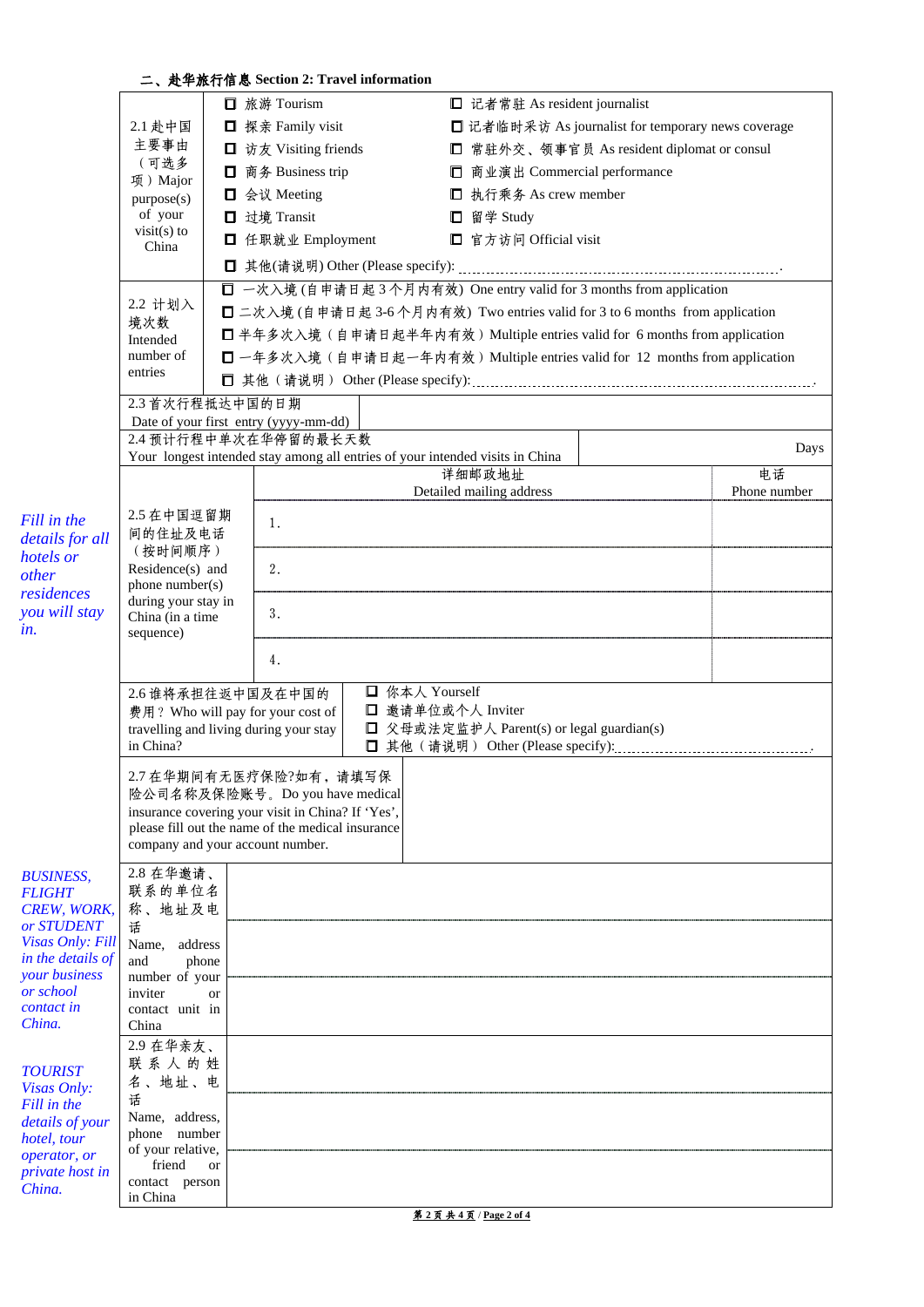|                            |                                                         |                         |            |  |                   |                                 | 三、家庭、工作或学习信息 Section 3: Information about your family, work or study |  |                    |  |
|----------------------------|---------------------------------------------------------|-------------------------|------------|--|-------------------|---------------------------------|----------------------------------------------------------------------|--|--------------------|--|
|                            | 3.1 详细家庭邮政住                                             |                         |            |  |                   |                                 |                                                                      |  |                    |  |
|                            | 址<br>Detailed home                                      |                         |            |  |                   |                                 |                                                                      |  |                    |  |
|                            | mailing address                                         |                         |            |  |                   |                                 |                                                                      |  |                    |  |
|                            | 3.2 家庭电话<br>Home phone number                           |                         |            |  |                   | 3.3 手机号码<br>Mobile phone number |                                                                      |  |                    |  |
|                            | 3.4 电子信箱<br>Email address                               |                         |            |  |                   |                                 |                                                                      |  |                    |  |
|                            | 3.5 工作<br>单位或学<br>校<br>Current<br>employer<br>or school | 名称<br>Name              |            |  |                   |                                 |                                                                      |  |                    |  |
|                            |                                                         | 邮政地址<br>Mailing address |            |  |                   |                                 |                                                                      |  |                    |  |
|                            |                                                         | 电话<br>Phone number      |            |  |                   |                                 |                                                                      |  |                    |  |
| Fill in the                | 3.6 主要                                                  |                         | 姓名<br>Name |  | 国籍<br>Nationality |                                 | 职业<br>Occupation                                                     |  | 关系<br>Relationship |  |
| details only<br>for family |                                                         |                         |            |  |                   |                                 |                                                                      |  |                    |  |
| members                    |                                                         |                         |            |  |                   |                                 |                                                                      |  |                    |  |
| who live<br>with you.      | 家庭成员<br>Major                                           |                         |            |  |                   |                                 |                                                                      |  |                    |  |
|                            | family<br>members                                       |                         |            |  |                   |                                 |                                                                      |  |                    |  |
|                            |                                                         |                         |            |  |                   |                                 |                                                                      |  |                    |  |
|                            |                                                         |                         |            |  |                   |                                 |                                                                      |  |                    |  |
|                            | 3.7 紧急情况下的联                                             |                         |            |  |                   | 3.8 电话号码                        |                                                                      |  |                    |  |
|                            | 系人 Contact person                                       |                         |            |  |                   | Contact person's                |                                                                      |  |                    |  |

### 四、其他情况 **Section 4: Other information**

| 4.1 是否曾经访问过中国?如果是,<br>请说明最近一次情况。Have you ever<br>visited China before? If 'Yes', please<br>specify date, places and purpose of the<br>recent visit.                                                                             |                     |                                                 |
|---------------------------------------------------------------------------------------------------------------------------------------------------------------------------------------------------------------------------------|---------------------|-------------------------------------------------|
| 4.2 在过去的 12 个月里是否访问过其<br>他国家或地区。如果是,请说明。<br>Have you ever visited other countries or<br>territories in the last 12 months? If<br>'yes', please specify date, name of<br>countries or territories and purpose of<br>the visits.  |                     |                                                 |
| 4.3是否曾在中国超过签证或居留许可允许的期限停留?<br>Have you ever overstayed your visa or residence permit in China?                                                                                                                                  | $\Box \nexists$ Yes | 口否 $No$                                         |
| 4.4是否曾经被拒绝颁发中国签证,或被拒绝进入中国?<br>Have you ever been refused a visa for China, or been refused entry into China?                                                                                                                    | □是 Yes              | 口否 No                                           |
| 4.5是否在中国或其他国家有违法记录?<br>Do you have any criminal record in China or any other country?                                                                                                                                           | □是 Yes              | $\mathsf{\Pi} \mathop{\not\in} \mathop{\rm No}$ |
| 4.6 是否患有以下任一种疾病 Are you affiliated with any of the following diseases?<br>①严重精神疾病 Serious mental disorder<br>②传染性肺结核病 Infectious pulmonary tuberculosis<br>③可能对公共卫生造成危害的其他传染病 Other infectious disease of public health hazards | □是 Yes              | 口否 No                                           |
| 4.7 近 30 日内是否前往过流行性疾病传染的国家或地区?<br>Did you visit countries or territories infected by infectious diseases in the last 30 days?                                                                                                   | □是 Yes              | $\square$ $\varnothing$ No                      |

# 三、家庭、工作或学习信息 **Section 3: Information about your family, work or study**

第 **3** 页 共 **4** 页 / **Page 3 of 4**